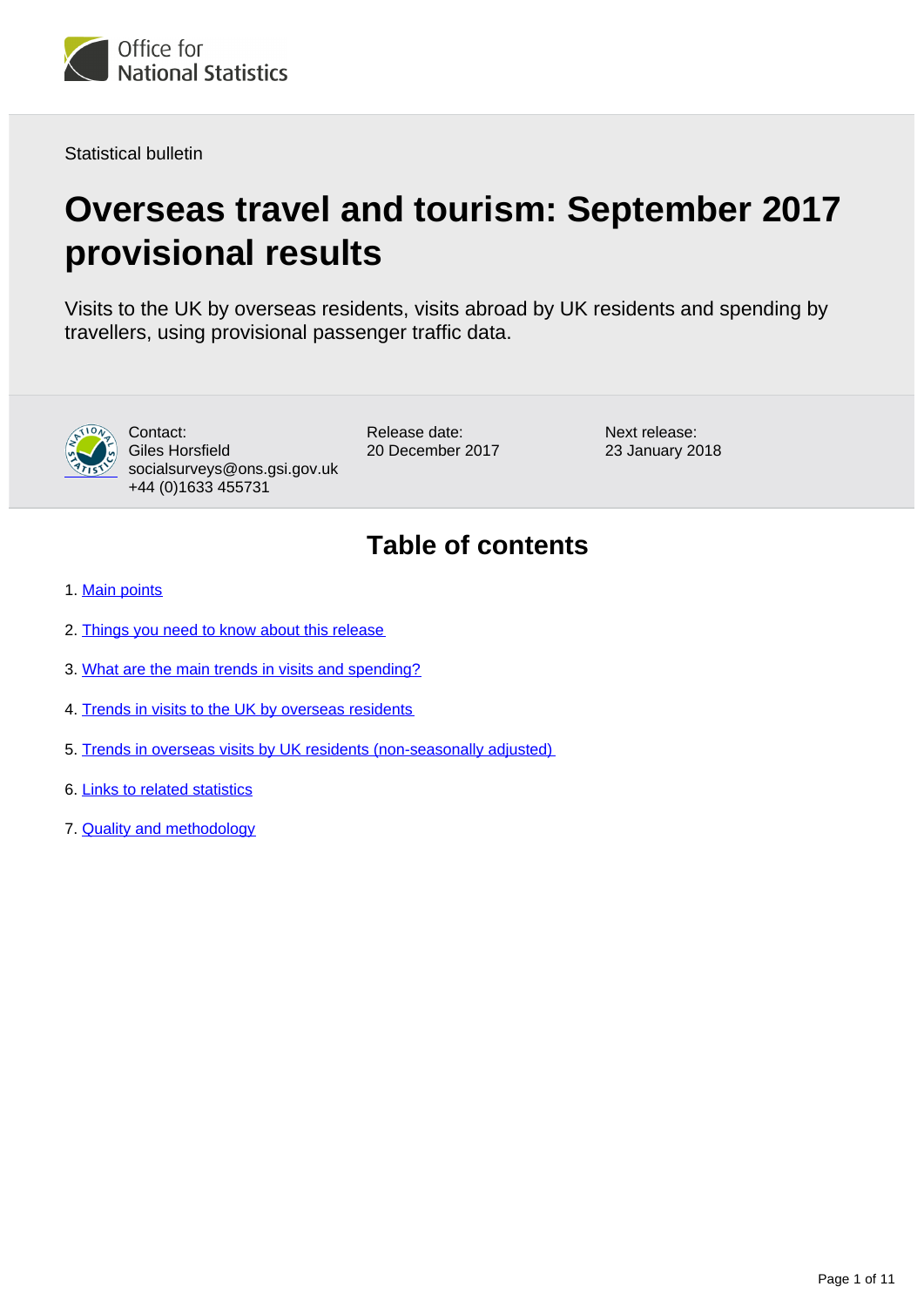## <span id="page-1-0"></span>**1 . Main points**

- Overseas residents made 3.1 million visits to the UK in September 2017; this has decreased by 1% when compared with September 2016.
- UK residents made 7.8 million visits abroad in September 2017, a 1% decrease when compared with September 2016.
- Overseas residents spent £2.3 billion on their visits to the UK in September 2017; this is an increase of 2% when compared with September 2016.
- UK residents spent £5.1 billion on their visits abroad in September 2017, a 2% decrease when compared with September 2016.

## <span id="page-1-1"></span>**2 . Things you need to know about this release**

Estimates contained in this bulletin are produced from responses provided by international passengers arriving in and departing from the UK, sampled on our [International Passenger Survey](http://www.ons.gov.uk/peoplepopulationandcommunity/leisureandtourism/qmis/internationalpassengersurveyipsqmi) (IPS).

Responses to the survey are scaled up to represent all passengers using information on total international passenger traffic for the reporting period.

Estimates are based on interviews conducted when passengers end their visit. Any visits commencing in the reported month but not completed until later are not included in estimates for the reported month.

The reported spend for visits includes any spending associated (excluding fares) with the visit, which occur before, during or after the trip.

Parts of the bulletin refer to countries visited abroad. It should be noted that if a UK resident visited more than one country on a trip abroad, the country recorded as visited in this publication is the country that was visited for the longest period.

Estimates are subject to sampling error, and confidence intervals are provided to help you interpret the estimates (see Quality and methodology section note: Accuracy of IPS estimates). Further guidance is available about [the](http://www.ons.gov.uk/peoplepopulationandcommunity/leisureandtourism/qmis/internationalpassengersurveyipsqmi)  [quality of overseas travel and tourism estimates.](http://www.ons.gov.uk/peoplepopulationandcommunity/leisureandtourism/qmis/internationalpassengersurveyipsqmi)

Overseas travel and tourism monthly estimates are revised during the processing of the quarterly dataset and again during the processing of the annual dataset. This bulletin contains provisional overseas travel and tourism estimates to and from the UK for September 2017. Revised, final estimates for 2016 were published in Travel [trends](https://www.ons.gov.uk/peoplepopulationandcommunity/leisureandtourism/articles/traveltrends/2016) 2016 on 18 May 2017.

## <span id="page-1-2"></span>**3 . What are the main trends in visits and spending?**

UK residents consistently make more visits abroad than foreign residents make to the UK. The total amount spent by UK residents during visits abroad is also higher than the total spent by foreign residents visiting the UK. The numbers of visits and the amounts spent vary through the year, with more in the summer. This is the case both for UK residents and overseas residents. However, UK residents show a much sharper peak both in visits and spend during the month of August, which is traditionally the only complete month of the UK school summer holidays.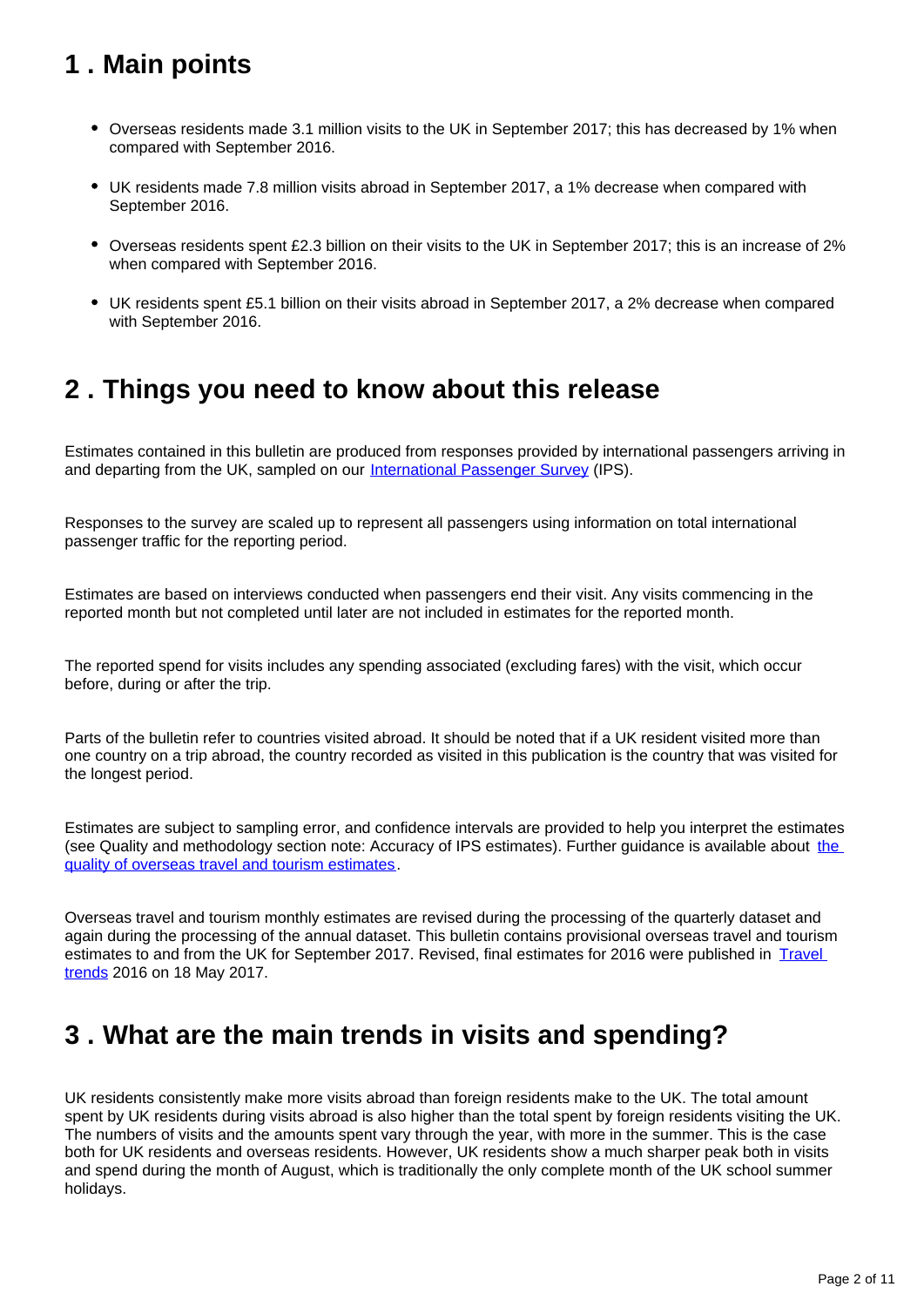### **September 2014 to September 2017**

### Figure 1: Overseas residents' visits to the UK and UK residents' visits abroad





**Source: International Passenger Survey – Office for National Statistics**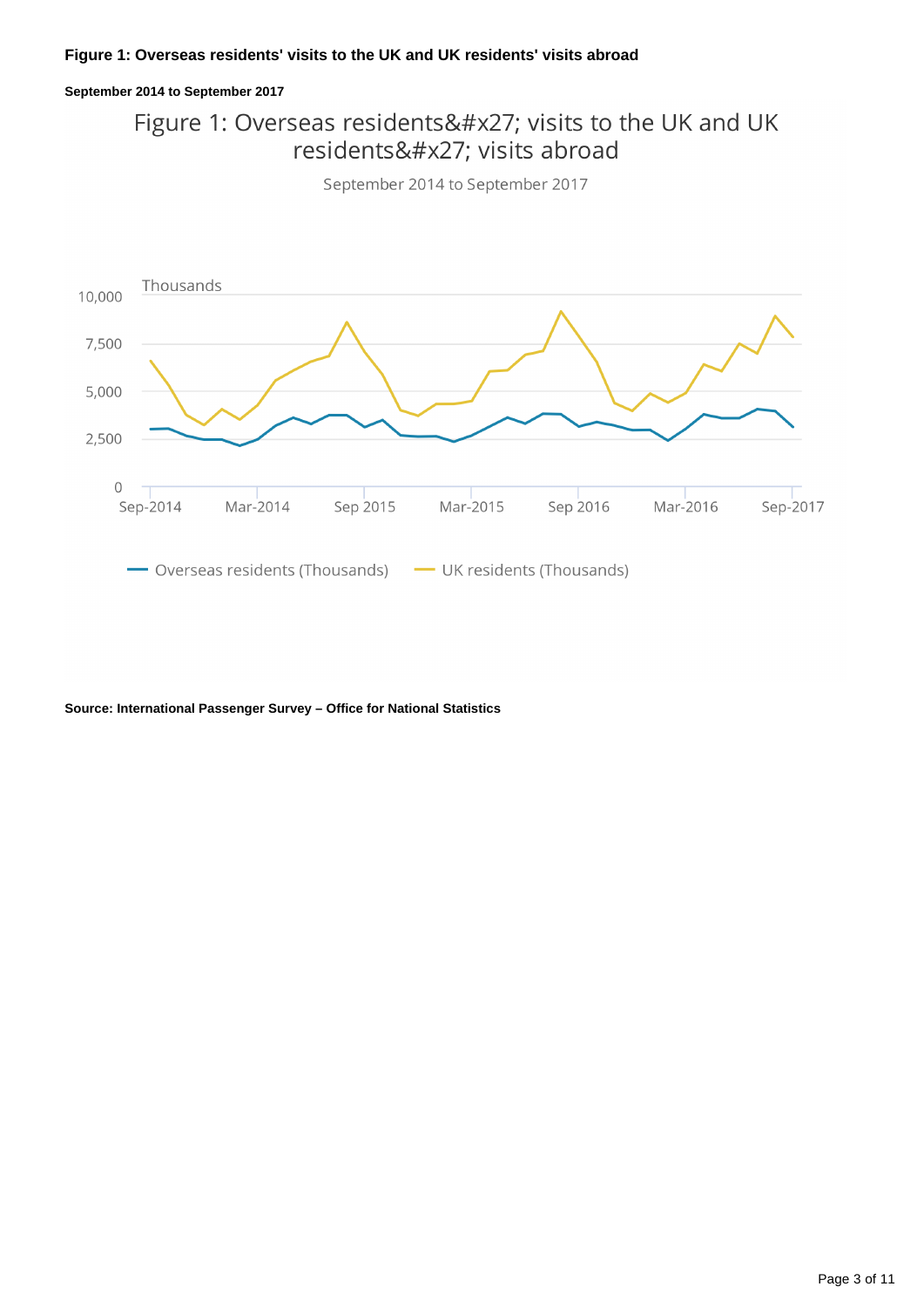### **September 2014 to September 2017**



**Source: International Passenger Survey – Office for National Statistics**

## <span id="page-3-0"></span>**4 . Trends in visits to the UK by overseas residents**

The figures used in the commentary in this section are sourced from the following monthly overseas travel and [tourism datasets:](https://www.ons.gov.uk/peoplepopulationandcommunity/leisureandtourism/datasets/monthlyoverseastravelandtourismreferencetables)

- Table 1 Overseas residents' visits to the UK by month
- Table 2 Purpose of overseas residents' visits to the UK by month
- Table 5 Earnings in the UK and expenditure abroad by month

The estimated number of visits to the UK by overseas residents in September 2017 was 3.1 million, which is a decrease of 1% compared with September 2016. Overseas residents spent £2.3 billion in the UK in September 2017, an increase of 2% when compared with September 2016.

During the period July to September 2017, there were 11 million visits to the UK, which was 4% more than the corresponding period a year earlier. Holiday visits rose by 8% to 4.8 million for this period.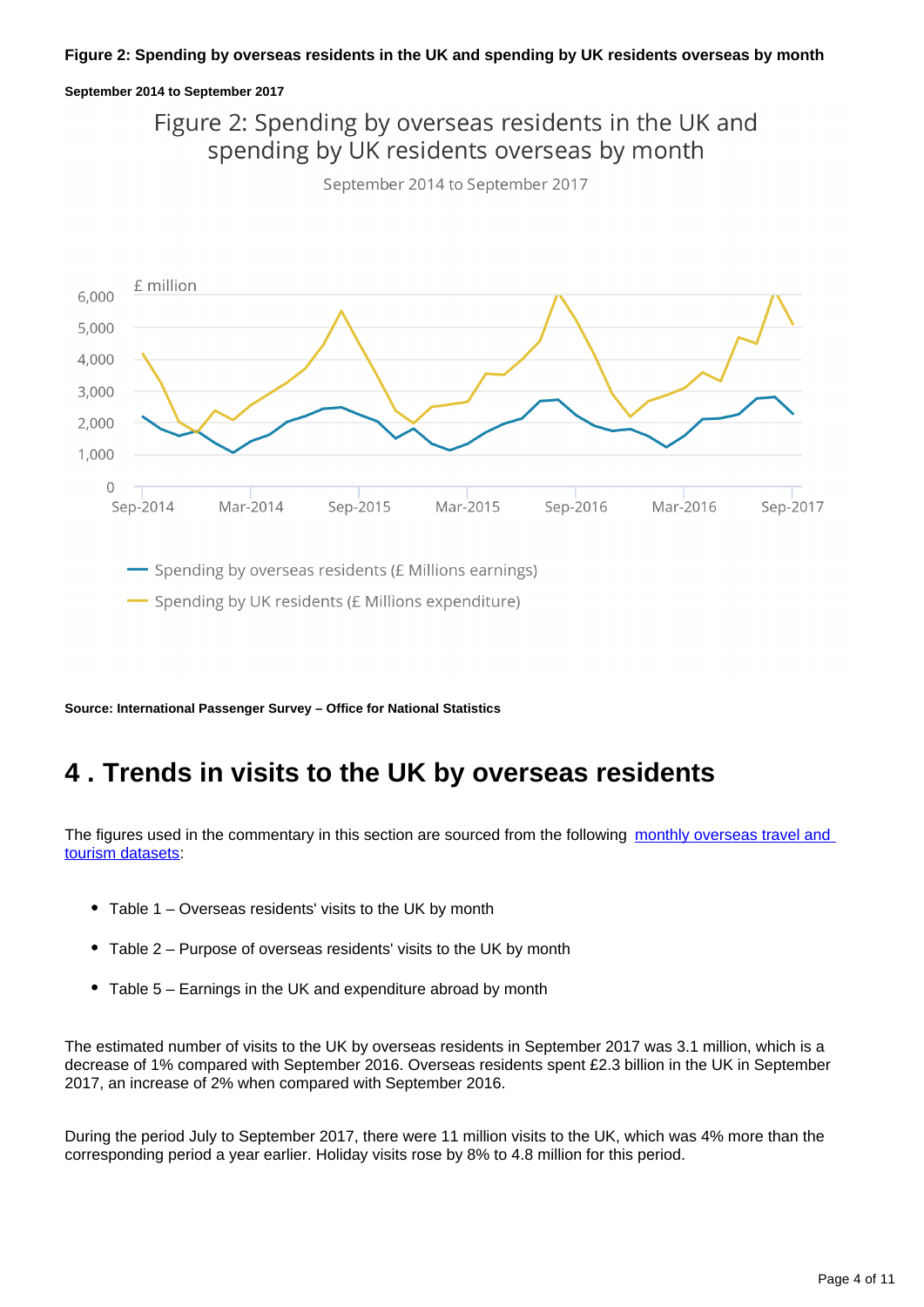For the period July to September 2017, spend in the UK by overseas residents increased 3% on the previous year to £7.8 billion.

| Overseas residents' visits to UK |                              |                               |                         |                               |
|----------------------------------|------------------------------|-------------------------------|-------------------------|-------------------------------|
|                                  | <b>Visits</b><br>(thousands) | % change from year<br>earlier | Earnings (£<br>million) | % change from year<br>earlier |
| Non seasonally adjusted          |                              |                               |                         |                               |
| Sep 2017                         | 3,090                        | $-1$                          | 2,270                   | $+2$                          |
| July to Sep<br>2017              | 11,040                       | $+4$                          | 7,820                   | $+3$                          |
| Year to date<br>2017             | 30,200                       | $+7$                          | 18,650                  | $+9$                          |
| Latest 12<br>months              | 39,630                       | $+8$                          | 24,060                  | $+7$                          |
| Seasonally adjusted              |                              |                               |                         |                               |
| Apr                              | 3,650                        | $+23$                         | 2,300                   | $+23$                         |
| May                              | 3,090                        | $-2$                          | 2,050                   | $+10$                         |
| June                             | 3,300                        | $+8$                          | 1,980                   | $+6$                          |
| July                             | 3,270                        | $+6$                          | 1,980                   | $+4$                          |
| Aug                              | 3,270                        | $+7$                          | 2,020                   | $+3$                          |
| Sep                              | 3,150                        | $+0$                          | 1,940                   | $+2$                          |

### **Table 1: Main visit and spending estimates for overseas residents' visits to the UK in 2017**

Source: International Passenger Survey - Office for National Statistics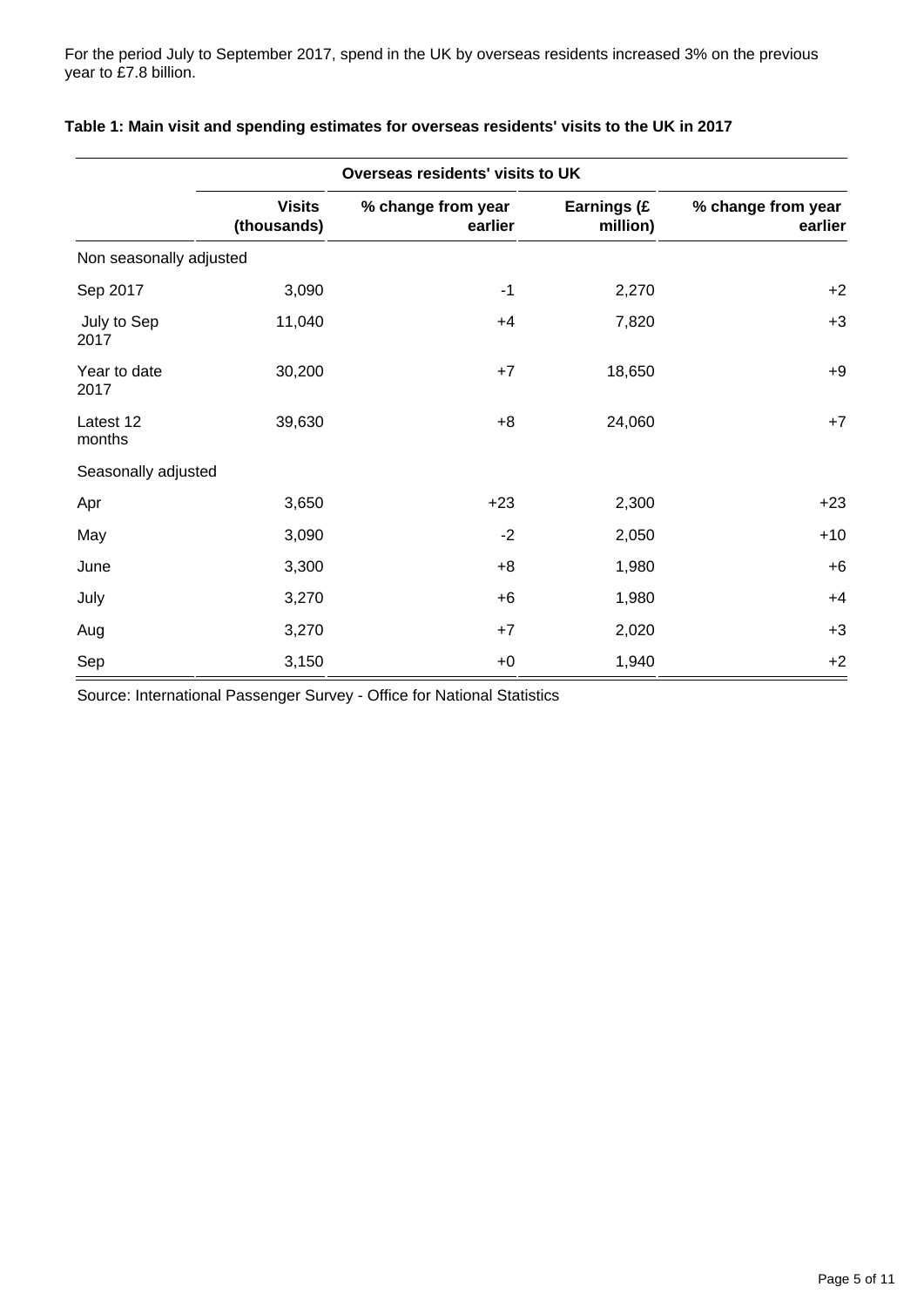## **September 2014 to September 2017** Figure 3: Overseas residents' visits to the UK by month





**Source: International Passenger Survey – Office for National Statistics**

## <span id="page-5-0"></span>**5 . Trends in overseas visits by UK residents (non-seasonally adjusted)**

The figures used in the commentary in this section are sourced from the following monthly overseas travel and [tourism datasets:](https://www.ons.gov.uk/peoplepopulationandcommunity/leisureandtourism/datasets/monthlyoverseastravelandtourismreferencetables)

- Table 3 UK residents' visits abroad by month
- Table 4 Purpose of UK residents' visits abroad by month
- Table 5 Earnings in the UK and expenditure abroad by month

The estimated number of visits abroad by UK residents in September 2017 was 7.8 million, which was 1% lower than in September 2016. UK residents spent £5.1 billion during these visits, a decrease of 2% when compared with September 2016.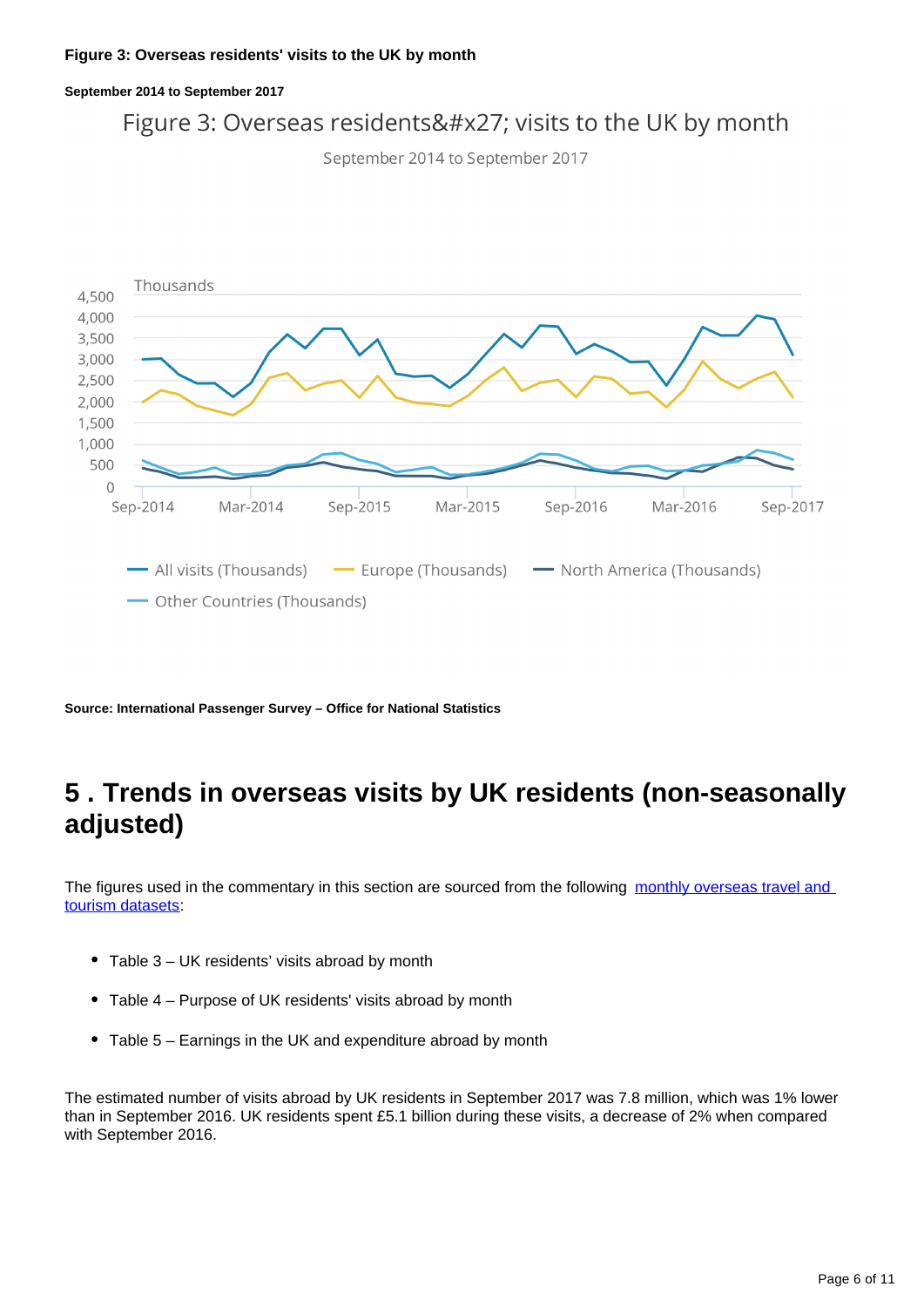During the period July to September 2017, there were 2% fewer visits abroad by UK residents compared with the corresponding period a year earlier and they spent 1% less on these visits. There was a 12% decrease in visits to "other countries" (countries outside Europe and North America) and a 1% decrease in visits to European countries. Conversely, visits to North America increased by 5%. When looking at reason for visit, business visits decreased by 7%, holiday visits reduced by 2%, but visits to friends and relatives increased by 3% from the same period the previous year.

### **Table 2: Main visit and spending estimates for UK residents' visits abroad in 2017**

Table 2: Main visit and spending estimates for UK residents' visits abroad in 2017

|                         | UK residents' visits abroad  |                               |                                   |                               |  |
|-------------------------|------------------------------|-------------------------------|-----------------------------------|-------------------------------|--|
|                         | <b>Visits</b><br>(thousands) | % change from year<br>earlier | <b>Expenditure (£</b><br>million) | % change from year<br>earlier |  |
| Non seasonally adjusted |                              |                               |                                   |                               |  |
| Sep 2017                | 7,810                        | $-0$                          | 5,090                             | $-2$                          |  |
| July to Sep<br>2017     | 23,660                       | $-2$                          | 15,720                            | $-1$                          |  |
| Year to date<br>2017    | 57,590                       | $+3$                          | 35,850                            | $+4$                          |  |
| Latest 12<br>months     | 72,360                       | $+4$                          | 45,050                            | $+6$                          |  |
| Seasonally adjusted     |                              |                               |                                   |                               |  |
| Apr                     | 6,060                        | $+4$                          | 3,730                             | $+0$                          |  |
| May                     | 5,820                        | $-1$                          | 3,360                             | $-4$                          |  |
| June                    | 6,410                        | $+12$                         | 4,080                             | $+18$                         |  |
| July                    | 5,830                        | $-2$                          | 3,600                             | $-2$                          |  |
| Aug                     | 5,980                        | $-4$                          | 3,720                             | $+1$                          |  |
| Sep                     | 6,140                        | $-2$                          | 3,660                             | $-3$                          |  |

Source: International Passenger Survey - Office for National Statistics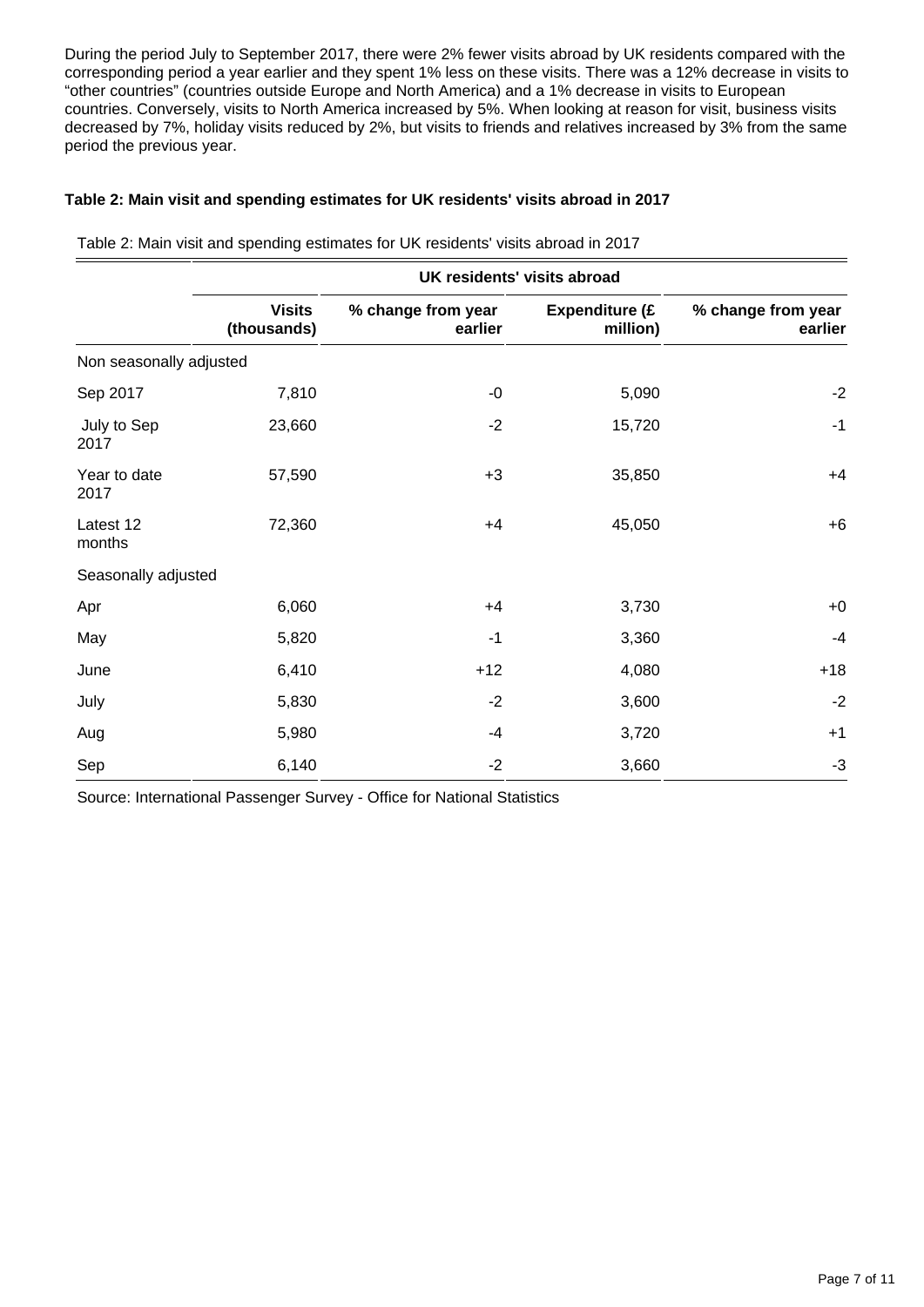### **September 2014 to September 2017**



September 2014 to September 2017



**Source: International Passenger Survey – Office for National Statistics**

## <span id="page-7-0"></span>**6 . Links to related statistics**

[Travel trends:](http://www.ons.gov.uk/peoplepopulationandcommunity/leisureandtourism/articles/traveltrends/previousReleases) the latest publication (Travel trends 2016) was published on 18 May 2017, the next publication (Travel trends 2017) will be published in September 2018 – this provides final overseas travel and tourism estimates and more detailed analysis of visits and spending, including analysis by demographics, towns visited in the UK and countries visited by residents of different parts of the UK.

[Travelpac](http://www.ons.gov.uk/peoplepopulationandcommunity/leisureandtourism/datasets/travelpac) is a dataset that allows you to conduct your own analyses of quarterly and annual data on main variables – the datasets are provided in SPSS and Excel.

[Overseas travel and tourism quarterly](http://www.ons.gov.uk/peoplepopulationandcommunity/leisureandtourism/articles/overseastravelandtourismprovisionalresults/previousReleases): the latest publication (for Quarter 2 Apr to June 2017) was published on 12 October 2017 – this provides more detailed analysis of visits and spending, isolating aspects such as countries of visit, mode of travel used, nationality of visitors and regions of the UK visited; Quarter 4 (Oct to Dec) 2016 figures can be found in Travel trends 2016.

[Overseas travel and tourism monthly:](https://www.ons.gov.uk/peoplepopulationandcommunity/leisureandtourism/bulletins/overseastravelandtourism/previousReleases) the last publication (August 2017) was published on 17 November 2017 – this provides provisional results of visits to the UK by overseas residents, visits abroad by UK residents and spending by travellers, using provisional passenger traffic data.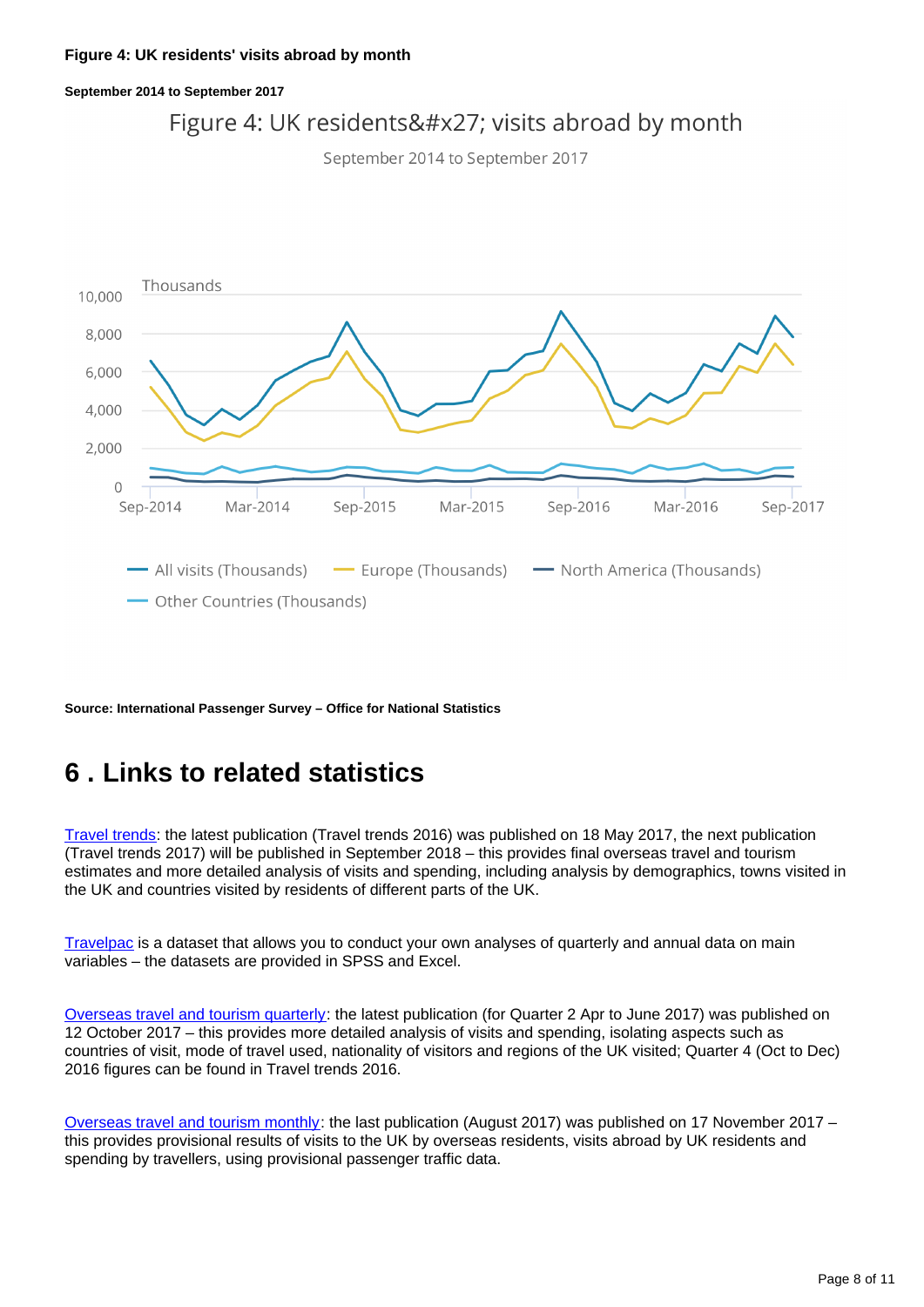## <span id="page-8-0"></span>**7 . Quality and methodology**

The [International Passenger Survey Quality and Methodology Information](https://www.ons.gov.uk/peoplepopulationandcommunity/leisureandtourism/qmis/internationalpassengersurveyipsqmi) report contains important information on:

- the strengths and limitations of the data and how it compares with related data
- uses and users of the data
- how the output was created
- the quality of the output including the accuracy of the data

The International Passenger Survey Methodological Information outlines definitions and sample methodology.

### **Accuracy of IPS estimates**

Figures for the most recent months are provisional and subject to revision in light of (a) more accurate data on passenger figures becoming available at the end of each quarter and (b) additional passenger data obtained at the end of each year.

International Passenger Survey (IPS) monthly estimates are revised in line with the IPS revisions policy. The revisions policy is available in the [IPS quality and methodology report](http://www.ons.gov.uk/peoplepopulationandcommunity/leisureandtourism/qmis/internationalpassengersurveyipsqmi), to assist you in the understanding of the cycle and frequency of data revisions. You are strongly advised to read this policy before using this data for research or policy-related purposes.

Planned revisions usually arise from the receipt of revised passenger traffic data. Unplanned revisions are made to correct errors to existing data, identified later in the quarterly and annual processing cycle. Those of significant magnitude will be highlighted and explained.

Revisions to published monthly IPS estimates can be expected at the following times in the normal overseas travel and tourism publication schedule:

- monthly estimates for the current reference year will usually be revised and statistically benchmarked across the quarter, following the publication of the quarterly estimates which that month falls within
- monthly and quarterly estimates for the current reference year will be revised in the survey year's annual data release (Travel trends)
- monthly estimates for the full calendar year will be statistically benchmarked as part of the annual data processing and the monthly estimates for the year will then be replaced in the monthly release, with the benchmarked estimate following publication of the annual report (Travel trends)

All other revisions will be regarded as unplanned and will be dealt with by non-standard releases. All revisions will be released in compliance with the same principles as other new information. Please refer to our guide to statistical revisions.

Seasonally adjusted figures are no longer shown in the main figures in the publication, but continue to be presented in the tables.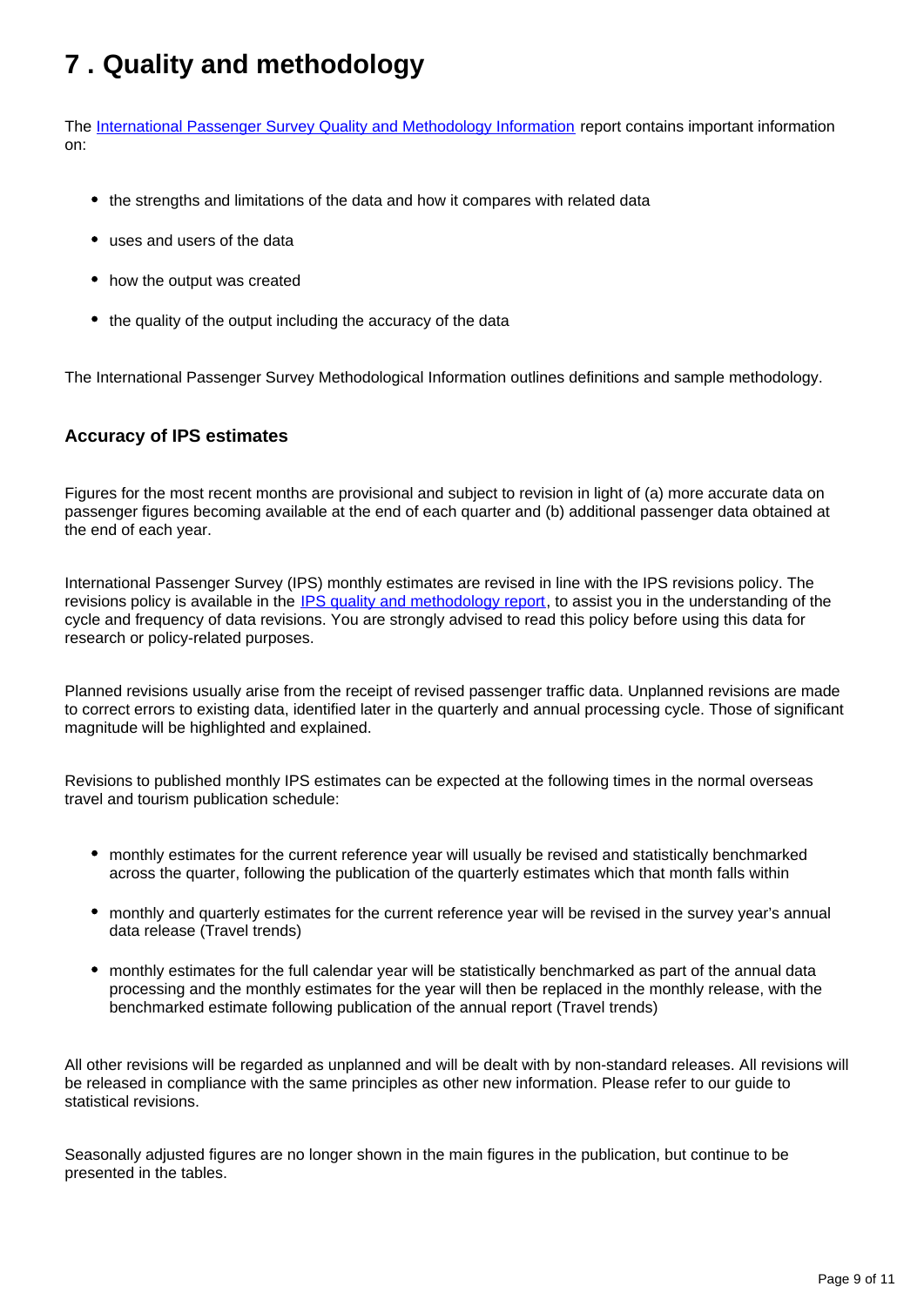The estimates produced from the IPS are subject to sampling errors that occur because not every traveller to and from the UK is interviewed on the survey. Sampling errors are determined both by the sample design and by the sample size: generally speaking, the larger the sample supporting a particular estimate, the proportionately lower its sampling error. The survey sample size is approximately 20,000 per month. However, as the intensity of the sampling varies at each port, figures of a similar magnitude will not necessarily have the same percentage sampling error.

Accuracy of the estimates is expressed in terms of confidence intervals. The confidence interval is a range within which the true value of a proportion lies with known probability. For example, the 95% confidence interval represents the range into which there are 19 chances out of 20 that the true figure would fall had all passengers been sampled. This is obtained as plus or minus 1.96 multiplied by the standard error.

| Table 3: Confidence intervals relating to overseas travel and tourism estimates in September 2017 |
|---------------------------------------------------------------------------------------------------|
|---------------------------------------------------------------------------------------------------|

| September 2017 monthly estimates                  | <b>Estimate</b> | Relative 95% Confidence Interval (+/- % of the<br>estimate) |
|---------------------------------------------------|-----------------|-------------------------------------------------------------|
| Visits to UK by overseas residents<br>(thousands) | 3.090           | 7.6%                                                        |
| Earnings from visits to UK (£ million)            | 2.270           | $9.6\%$                                                     |
| Visits abroad by UK residents (thousands)         | 7.810           | 4.5%                                                        |
| Expenditure on visits abroad (£ million)          | 5.090           | 6.3%                                                        |

Source: International Passenger Survey - Office for National Statistics

Confidence intervals for [quarterly](http://www.ons.gov.uk/peoplepopulationandcommunity/leisureandtourism/articles/overseastravelandtourismprovisionalresults/previousReleases) and [annual](http://www.ons.gov.uk/peoplepopulationandcommunity/leisureandtourism/articles/traveltrends/previousReleases) estimates are provided in our relevant overseas travel and tourism publications.

One indication of the reliability of the main indicators in this release can be obtained by monitoring the size of revisions. Table 4 records the size and pattern of revisions to the quarterly IPS data that have occurred over the last five years to the following main seasonally adjusted estimates:

- the number of visits by overseas residents to the UK (GMAT)
- the number of visits abroad by UK residents (GMAX)
- earnings made from overseas residents in the UK (GMAZ)
- expenditure abroad by UK residents (GMBB)